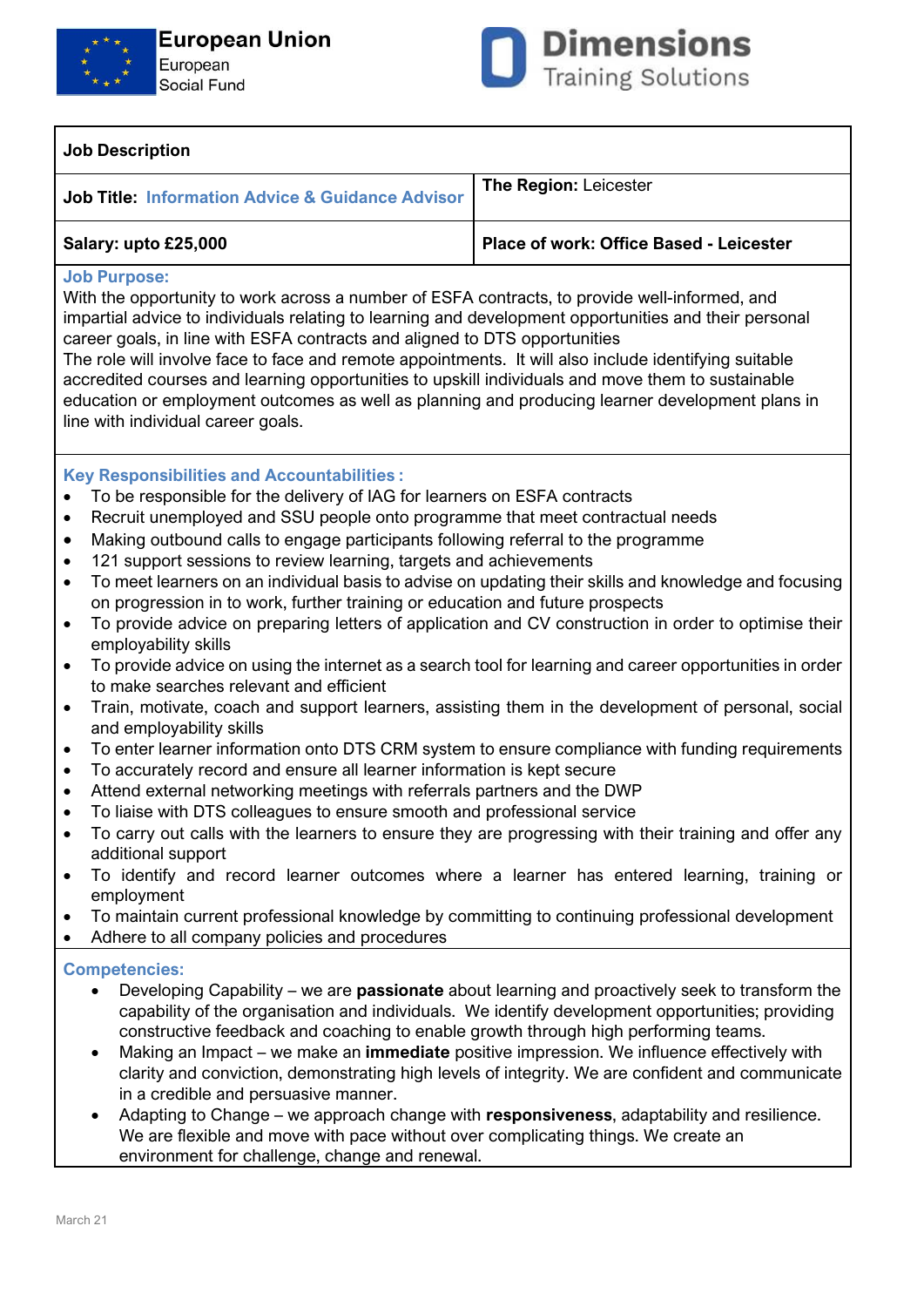



- Customer Focus we are committed to working with internal and external customers. We **identify**, understand and respond to their current and future needs in order to deliver a highquality provision and exceed their expectations.
- Competitive Edge we have a commercial and financial mindset and proactively identify and **pursue** business opportunities. Through lateral and creative strategies we adapt, diversify and operative competitively in order to maximise shareholder value.
- Achieving Together we form positive, professional and trusting **relationships** to deliver business objectives. We create an inclusive environment, encouraging collaboration to build effective and engaging partnerships.

| <b>Person Specification:</b>                                                                                                                            |                                                                                                                                                                                                                                                                                                                                                                                                                                                                                                                                                                                                                                                                                                                                                                                                                                                                                                                                                           |                                                                                      |
|---------------------------------------------------------------------------------------------------------------------------------------------------------|-----------------------------------------------------------------------------------------------------------------------------------------------------------------------------------------------------------------------------------------------------------------------------------------------------------------------------------------------------------------------------------------------------------------------------------------------------------------------------------------------------------------------------------------------------------------------------------------------------------------------------------------------------------------------------------------------------------------------------------------------------------------------------------------------------------------------------------------------------------------------------------------------------------------------------------------------------------|--------------------------------------------------------------------------------------|
| <b>Assessment</b><br><b>Criteria</b>                                                                                                                    | <b>Essential</b>                                                                                                                                                                                                                                                                                                                                                                                                                                                                                                                                                                                                                                                                                                                                                                                                                                                                                                                                          | <b>Desirable</b>                                                                     |
| Knowledge &<br><b>Experience:</b>                                                                                                                       | Experience of providing Information and Guidance<br>$\bullet$<br>Experience running career/training advisory sessions<br>$\bullet$<br>with adults on an individual and group basis<br>Experience of carrying out assessments and interviews<br>$\bullet$<br>with learners<br>Experience in supporting individuals in making informed<br>٠<br>decisions<br>Experience mentoring and/or coaching individuals<br>$\bullet$<br>Excellent interpersonal skills, in particular listening skills<br>$\bullet$<br>and demonstrating empathy<br>Proven experience of working well in a team and<br>٠<br>keeping team members updated<br>Good standard of English, Math and IT<br>$\bullet$<br>IT competent (Microsoft Word, Excel, Outlook and<br>$\bullet$<br>experience using databases)<br>Strong administrative skills<br>٠<br>Strong organisation skills<br>٠<br>Experience working in a customer-facing environment<br>٠<br>Excellent time management skills | <b>CIAG</b> qualification<br>$\bullet$<br>Level 3 (or willing to<br>work towards it) |
| <b>Qualifications</b>                                                                                                                                   | <b>CIAG</b> qualification Level 2<br>$\bullet$                                                                                                                                                                                                                                                                                                                                                                                                                                                                                                                                                                                                                                                                                                                                                                                                                                                                                                            |                                                                                      |
| <b>Personal skills</b>                                                                                                                                  | The ability to be vigilant, confident and competent in<br>$\bullet$<br>order to challenge learner views or extremist ideas<br>Be flexible to the needs of the business<br>$\bullet$<br>Ability to build long term collaborative relationships                                                                                                                                                                                                                                                                                                                                                                                                                                                                                                                                                                                                                                                                                                             |                                                                                      |
| <b>Terms of Employment:</b><br>Contract:<br>Hours of work:<br>Holidays:<br>Probationary Period:<br><b>Notice Period:</b><br>Place of Work:<br>Benefits: | Permanent, full time<br>37.5 hrs a week.<br>28 days pa, including bank/public holidays.<br>The leave year runs from 1 <sup>st</sup> January to 31 <sup>st</sup> December<br>6 months<br>1 month during the probationary period<br><b>Dimensions Training Solutions, Leicester</b><br>Contributory pension scheme<br>Employee Assistance Programme                                                                                                                                                                                                                                                                                                                                                                                                                                                                                                                                                                                                         |                                                                                      |